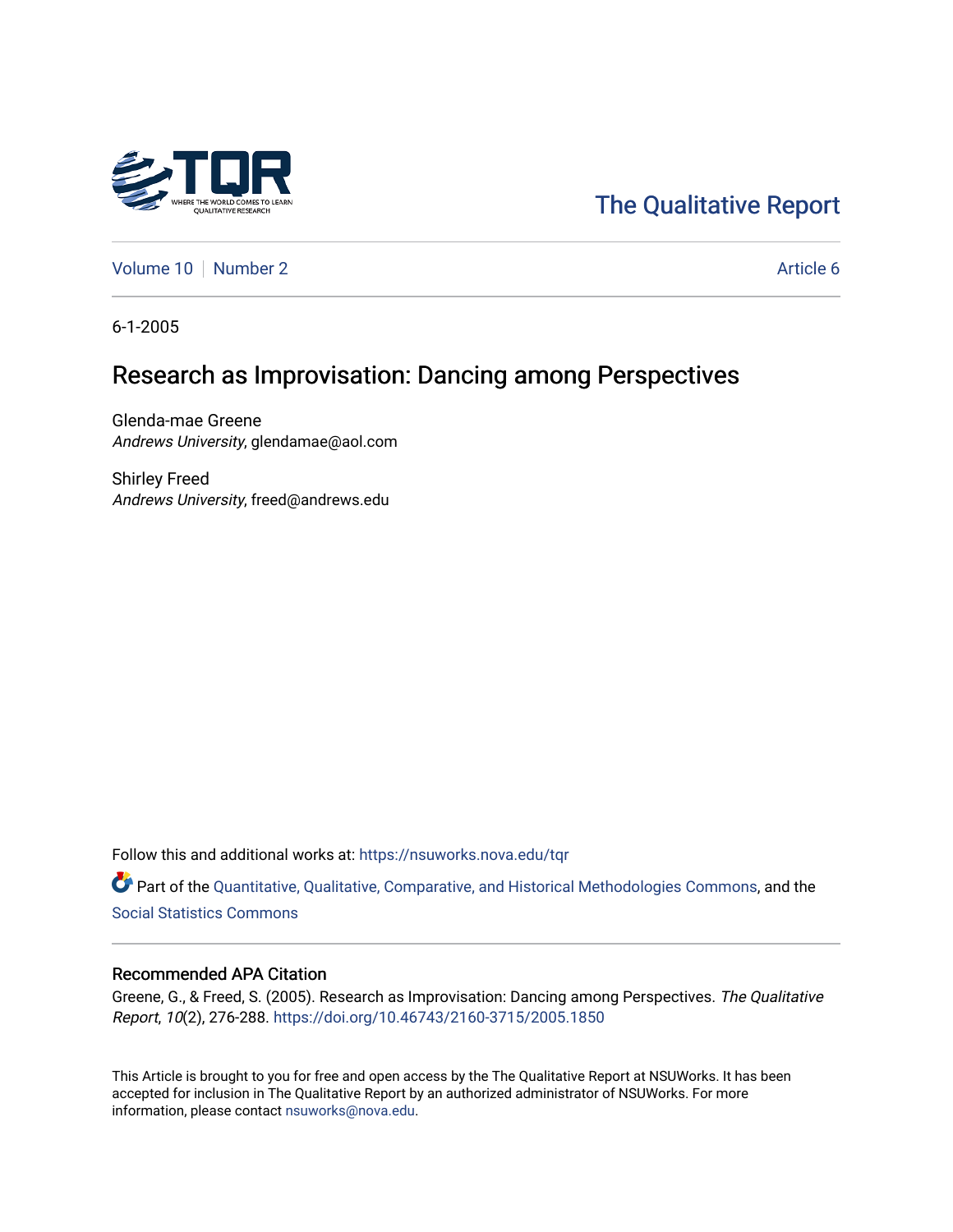

## Research as Improvisation: Dancing among Perspectives

## Abstract

This article captures the way research methods were intertwined with core identities to understand the success development of Caribbean-Canadian women. It highlights the importance of researchers experimenting with a blend of perspectives to fit their problem as well as their identity. Viewing the research process through the eyes of the researcher and her dissertation chair, issues of validity and collaboration emerge. Ultimately both authors listen to family voices as they dance among research perspectives.

## Keywords

Research Perspectives, Research Identities, and Collaboration

## Creative Commons License



This work is licensed under a [Creative Commons Attribution-Noncommercial-Share Alike 4.0 License](https://creativecommons.org/licenses/by-nc-sa/4.0/).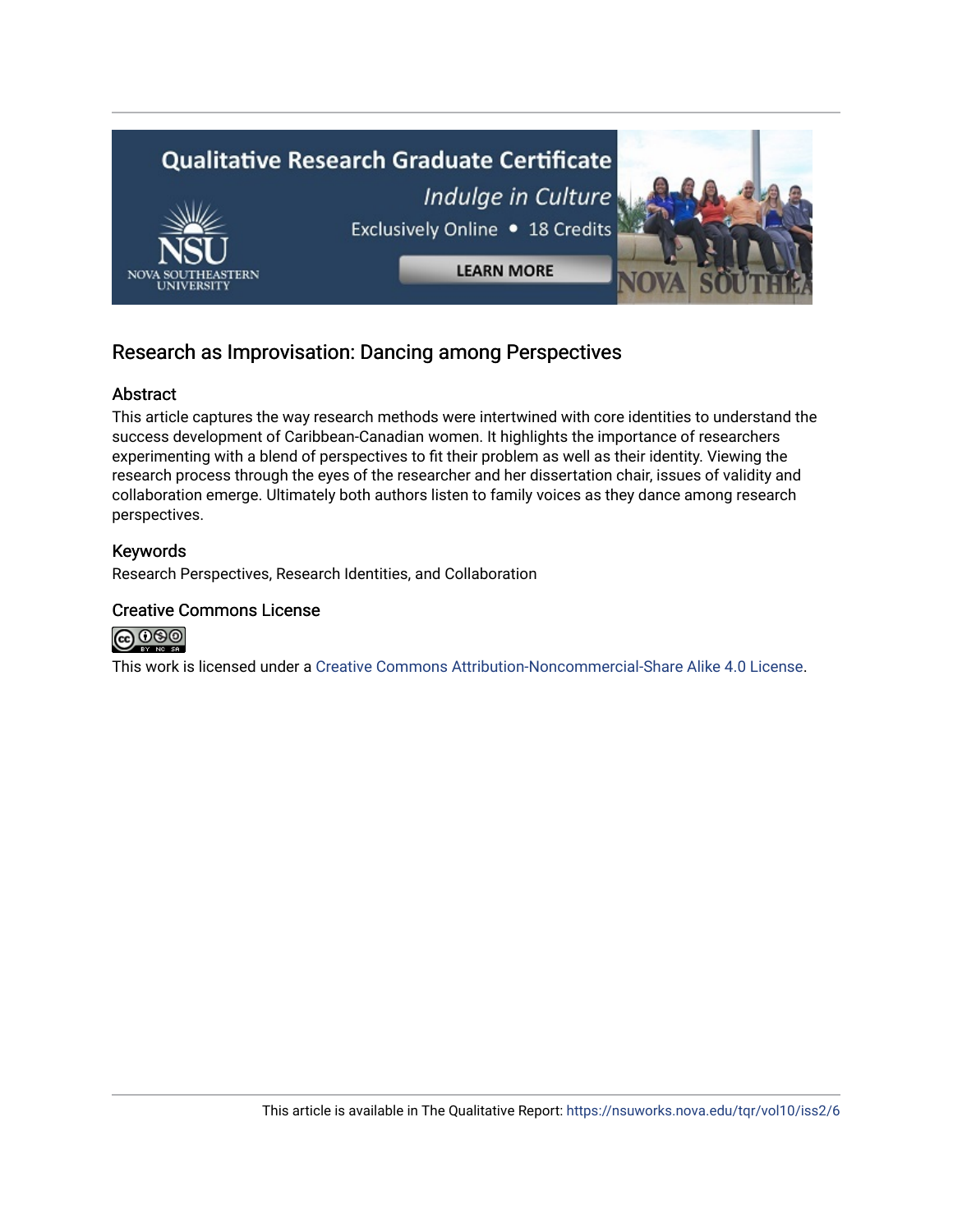## **Research as Improvisation: Dancing among Perspectives**

**Glenda-mae Greene and Shirley Freed** 

Andrews University, Berrien Springs, Michigan

*This article captures the way research methods were intertwined with core identities to understand the success development of Caribbean-Canadian women. It highlights the importance of researchers experimenting with a blend of perspectives to fit their problem as well as their identity. Viewing the research process through the eyes of the researcher and her dissertation chair, issues of validity and collaboration emerge. Ultimately both authors listen to family voices as they dance among research perspectives. Key Words: Research Perspectives, Research Identities, and Collaboration* 

The purpose of this article is to highlight the dilemma researchers often face; how to find a match between research methods, institutional expectations, and personal understandings of what knowledge is and how research is carried out. It is a reflective piece showing some of the challenges faced by one faculty advisor and her student.

About five years ago I, (Shirley) wrote a poem to try to capture what teaching means to me. As I reflect on my experience as the chair for Glenda-mae Greene's dissertation, I realize the poem also captures some of what it means to me to be a research professor. I have renamed the poem, *Teaching and Researching*.

> Risk-taking Trying to make connections between what is known and what needs to be known gigantic leaps! Niagara falls would be easier to go over than to assume we could connect

I must be a fool - to take such risks We come together my students and me anticipating something we might be bored or together we might go over the falls dive into the unknown go places we haven't gone before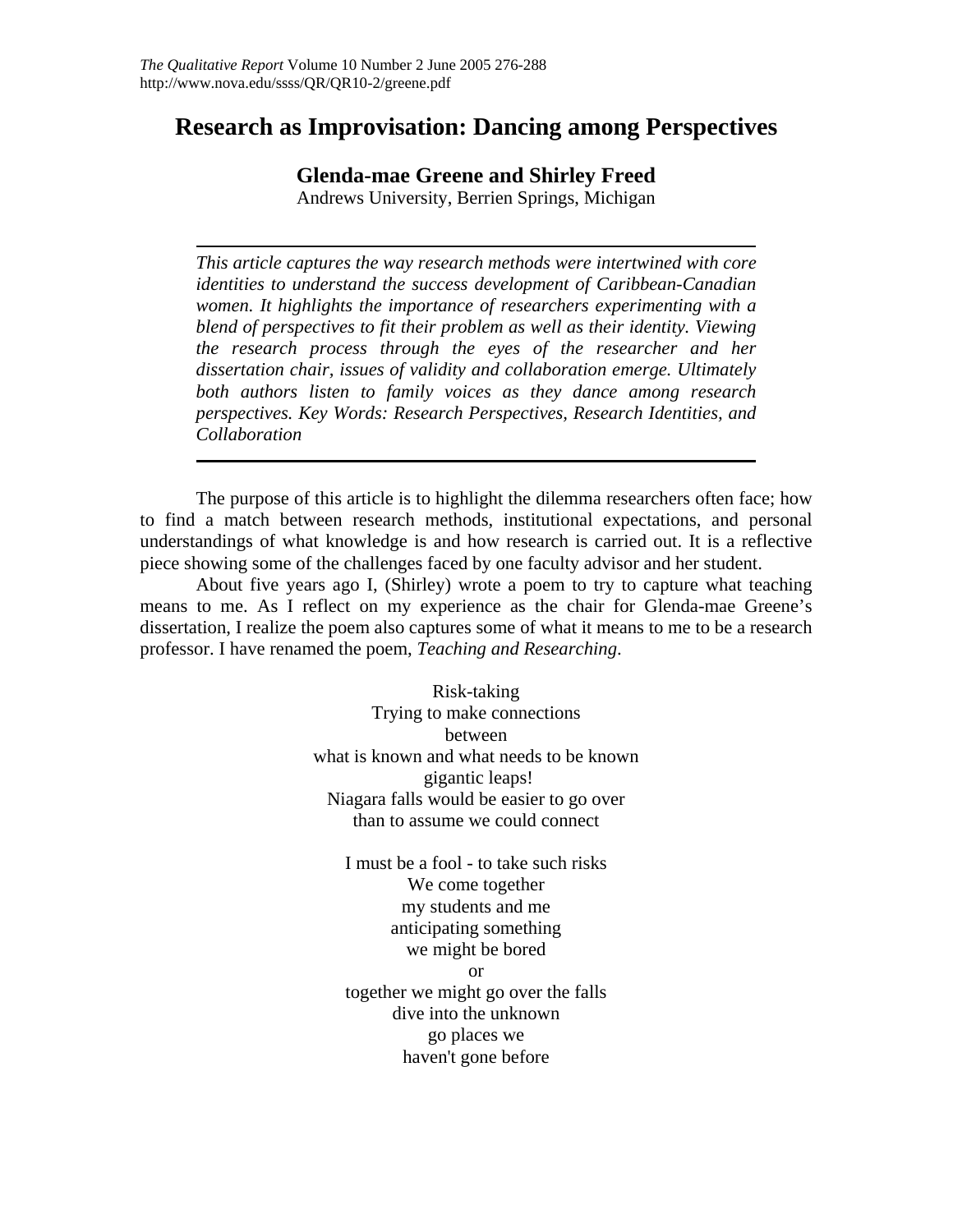The fall may be gentle or tumultuous But ahhh! The landing feels good We've learned together  $I -$  as much as they

It's worth the risk teaching and researching I can't, I won't, I don't give up the desire to learn is innate It's addicting The magic is there It's worth the risk.

I first met Glenda-mae in my narrative research class. I had just come from spending several months at the Center for Research for Teacher Education and Development at the University of Alberta where I was part of a collaborative research community. By telling my family stories and listening to the stories of my research partners, I had experienced a deep transformation. I became aware of the power of my own subjective reality as I shared some of my experiences and connected them with my Dad's stories. Growing up on *Coulee Co-op Farm*, I was immersed in a community where my Dad farmed with four brothers. This family community shared many activities: planting, harvesting, daily chores, schooling, church, recreation, and celebrations. The caring and collaboration we experienced extended into the larger farming community with many of the same activities shared outside the large family circle. The story of neighbors helping each other during harvest time was relived every autumn. It did not matter who needed help; instead the whole community came together to make sure all the grain was in before the snow fell. Dad had a strong connection to others and as I told my stories I realized that I too was happiest in collaborative relationships where professionals worked together toward a common goal – where hierarchical relationships were replaced with collegial networks.

Another aspect of my identity that became clear to me during my time in Alberta was the importance of creativity in my life. My Dad's life had been filled with creative opportunities such as designing and altering farm machinery and improvising to make machines to plow the ground, to pick up stones, to harvest short crops, and to auger grain. He used what he had available, easily welding odd bits of metal to make something new. He also collected antiques and recreated them into works of art. From classroom experiences to research activities, my life stories often have themes of improvising and creating something new.

My professional research opportunities had moved from a science background (biology major) to qualitative research for my dissertation. I was still struggling with the subjective nature of qualitative research, but my experiences at the Center had helped me see the value of personal stories. I was enthused by the possibilities of using narrative research in my research agenda and wondered if my students would see similar possibilities. Setting up my research class like Jean Clandinin, my mentor, we each told our stories of family, school, and leadership. Then one day Glenda-mae wrote her research story in her journal for my class.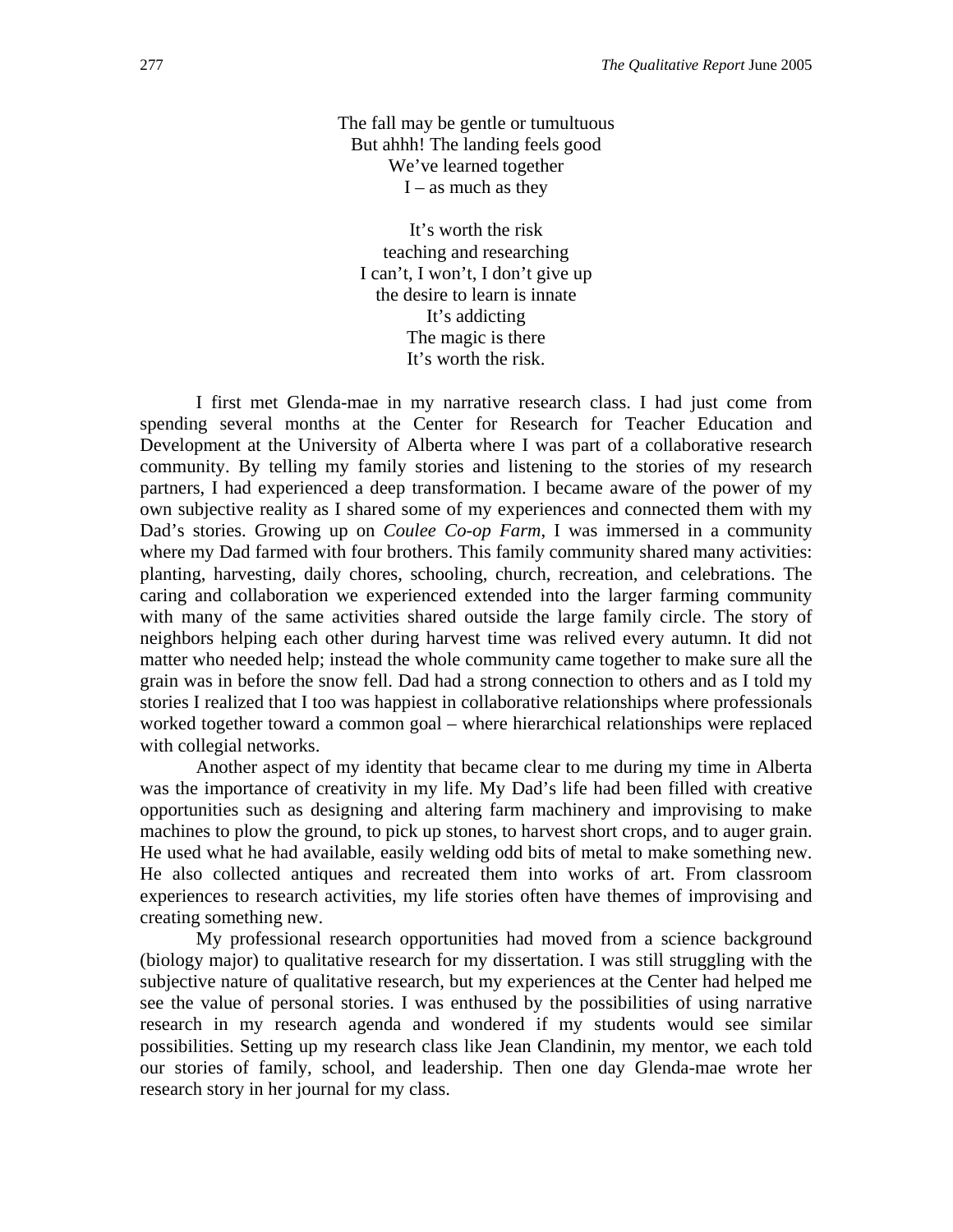More than a decade ago, in another place, I (Glenda-mae) set out to find what success meant for those high school students whose working-class mothers came from the Caribbean to Canada to improve the qualities of their lives. I sought to trace the trajectories of their success. The traditional methodology – surveys, printed checklists and questionnaires – did not help. My participants complained, "You are asking the wrong questions. They don't fit me!" I had insider knowledge on that perspective. I too had a Caribbean working-class mother and an unfolding pathway to success. What was this knowledge I was seeking and why was I having such difficulty uncovering it? I stopped searching for a while until the nagging questions would not be stilled. I finally realized that my problem was primarily a function of the methods I was using. I turned to the interview. After the first round of interviews; however, I began to sense the onesidedness of the questions. I was mining the minds of my participants. They were merely vessels to whom I expected straightforward access. My participants' enthusiasm dwindled, as did my committee's.

And so Glenda-mae asked me if I thought her study could be revived. I listened and heard the cry of someone desperately searching for ways to do research that honors the individual, shows respect, invites participation, and shares discovery. The research methods (survey and interviews) she had previously tried clearly did not work for her. I was appalled – ten years seemed like a long time to have an unresolved "wonderment." She was ready to try different methods; collaborative dialogue and listening for narratives. But was I ready? I thought of Heron (1996), Richardson (1993, 1994), Noddings (1984), Clandinin and Connelly (2000), and Fine (1994). I worried about the other committee members, the graduate dean, and my colleagues. They were pretty much entrenched in the postpositivist paradigm. But, my recent experiences at the University of Alberta reminded me that there were other meaningful ways to do research. I remembered my Dad's improvisation and collaboration and I remembered who I am. I revised my poem:

> It's worth the risk teaching and researching the desire to learn/create is innate improvising, collaborating I can't, I won't, I don't give up.

Together we made a plan. Glenda-mae wanted to use a lifeline in the form of a staircase (Figure 1).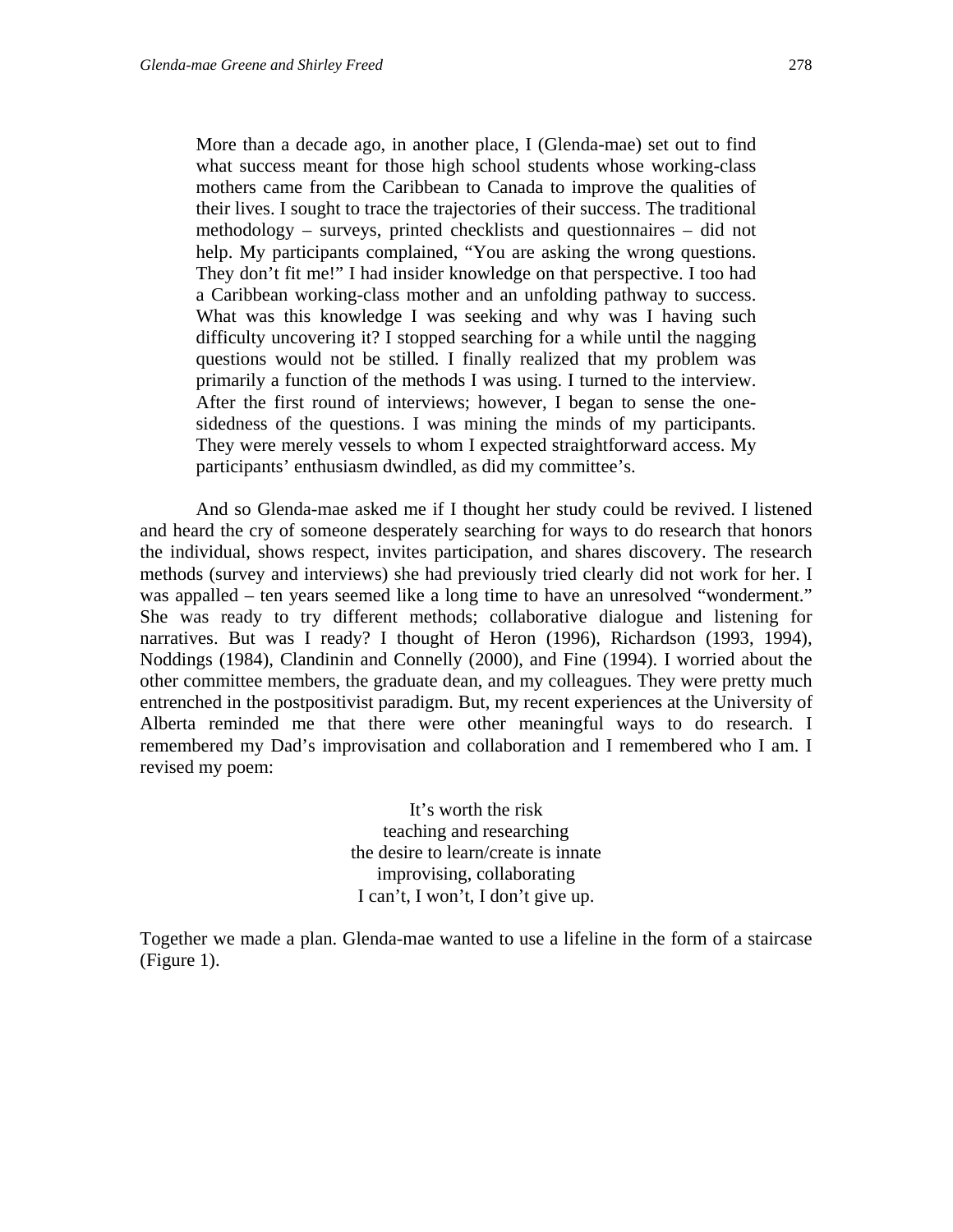

*Figure 1*. The Success Staircase.

The staircase was more than a simple line. It projected climbing and success. The three women were pleased to be able to document on the staircase when and how they had been successful. Glenda-mae wanted to use cameras to capture notions of success and the in-depth interview (Hollway & Jefferson, 1997). She found three women from her previous research efforts, and I clung to Heron's words, "The challenge after positivism is to redefine truth and validity in ways that honor the generative, creative role of the human mind in all forms of knowing" (p. 13). But what is knowledge? How do we find it? Create it? Creswell (2003) and Paul (2005) unpack some of the assumptions and knowledge claims guiding different research perspectives. Where did Glenda-mae and I fit? Were we postpositivists, constructivists, pragmatists, or critical theorists? We did not think about it very much. We were determined to make research meaningful for others and ourselves. We would find a way to dance among the different perspectives!

#### **My Puzzlement Finds a Medium**

My (Glenda-mae's) dissertation developed in response to my "puzzlement" (Stake, 1995) about how young Caribbean-Canadian women's definition of success is shaped and developed. It is, in essence, a longitudinal study thick with heuristic, narrative description designed to help readers hear the voices of three young women as they recount how they counteracted "stereotype vulnerability" (Way, 1995), garnered support, challenged obstacles, and achieved their goals. This article is a reflection on the collaborative nature of my dissertation; the way empirical poems (Sullivan, 2002)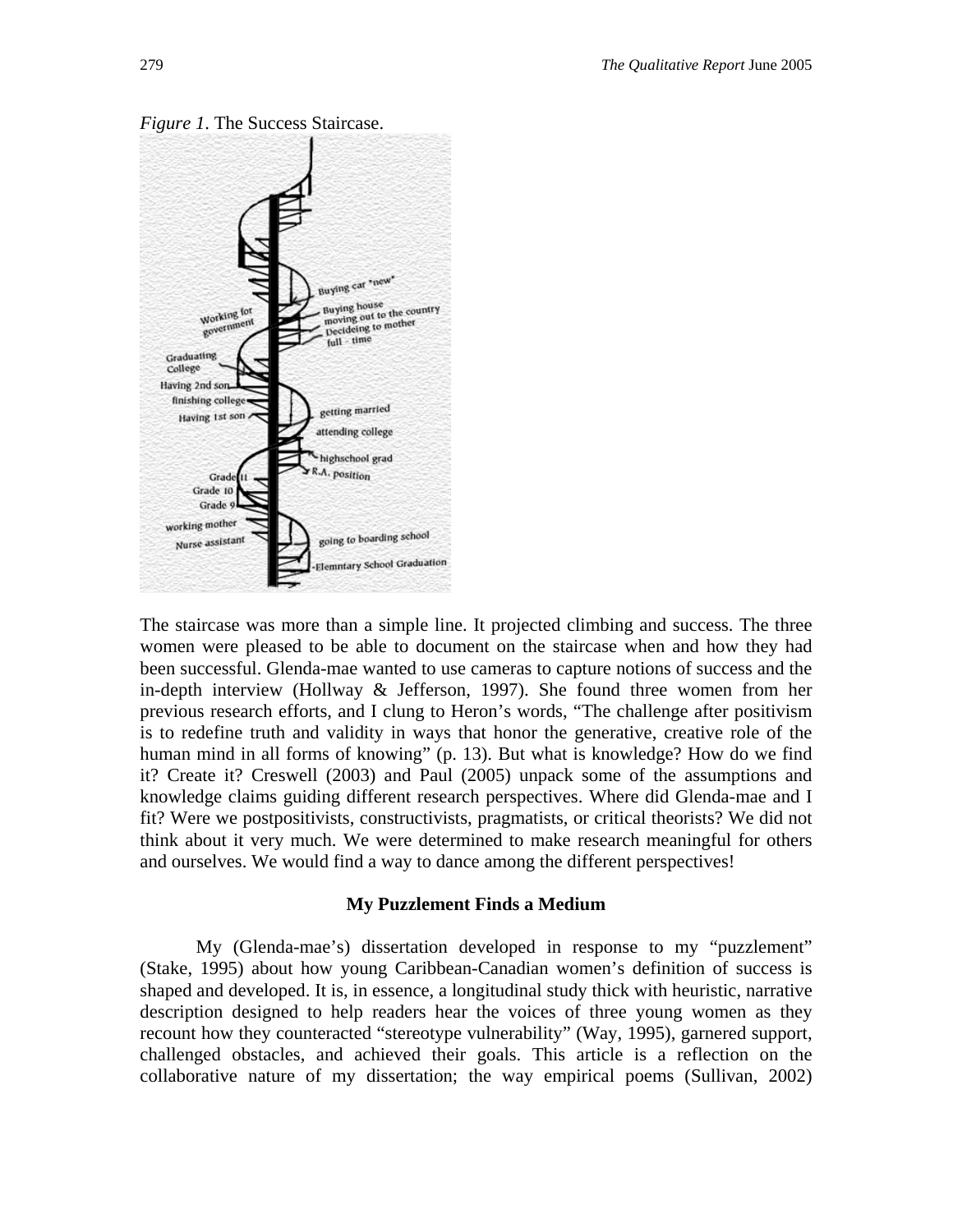became collaborative poems as I sought ways to be true to my participants. It is also a reflection of the way my chair and I collaborated to find meaningful research methods.

My first awareness of my own minority status came when I enrolled in college in the United States. In Jamaica, the country of my birth, status was more a matter of class than it was of race. Our island's motto celebrated the rhetoric of diversity: Out of many, one people. I was a member of the privileged class.

It was not until I flew over the Caribbean Sea and landed in this country that I realized that privilege was not so much a matter of class as it was of having a role model for success; a model such as the one I had, up close and personal. My sense of privilege had been shaped primarily by the success stories of my grandmother-the-teacher as told to me by my mother. These were stories that just about everyone we knew had heard or lived.

In this country no one knew who I was, a phenomenon which was as threatening as it was exciting. For the first time, I experienced the barriers to achievement that I had read about. It no longer seemed possible to follow the footsteps that my grandmother and mother had trod. The rules of the game had changed with location. It seemed to me that I had been marginalized by the norms of a new society.

My grandmother had been a legend in her own time. Born in what was then British Guiana, of an English colonialist father and a French-Amerindian mother, she grew up on the banks of the Demarara River with the gift of story telling and a passion for learning. Graduating from Pacific Union College in northern California about the time World War I broke out, she traveled by land and sea to Jamaica to teach at what is now West Indies College.

Clearly, or so the stories go, she was an excellent educator with a passion for surmounting difficulties. There were no textbooks. She used her memory and elocution to create an oral tradition of texts. Marriage was not permitted during the school year. She and her student fiancé eloped to be married in a limestone cave, announcing their marriage from separate residences only when the school year ended.

As the biological clock moved to "shut-down time," as she described it, they had their only child, my mother. Nevertheless, my grandmother taught with the infant in a basket, in a corner of the classroom. The stories about her were as riveting as fairy tales but even more powerful. As her granddaughter, I was indeed privileged. She had been a wonderful role model to me. My mother was like grandmother in many ways and together they had convinced me that whatever I dreamed of becoming, I could be just that! They had been successful and so would I. Mine was an awesome birthright.

As I listened to the taped musings that I had personally transcribed and had validated by each participant, a pattern began to evolve. I knew their voices had to take center stage. After hours of listening to the interviews, sometimes falling asleep while hearing the percussive force of their telling, I sought to capture the young women's phrasing, their cadences, their silences, and their style. I tried to highlight the moments they thought significant to their search for success. Free verse seemed the only medium. Implicit in the choice of free verse was the tacit knowledge that art abides in the souls of Black women (Wade-Gayles, 1995), and that there is power in the in-between spaces of unspoken text.

Walking in the footsteps of Elliot Eisner (1997a) I chose poetic representation, "a symptom of a fertile imagination seeking to understand its limits" (p. 5) to display the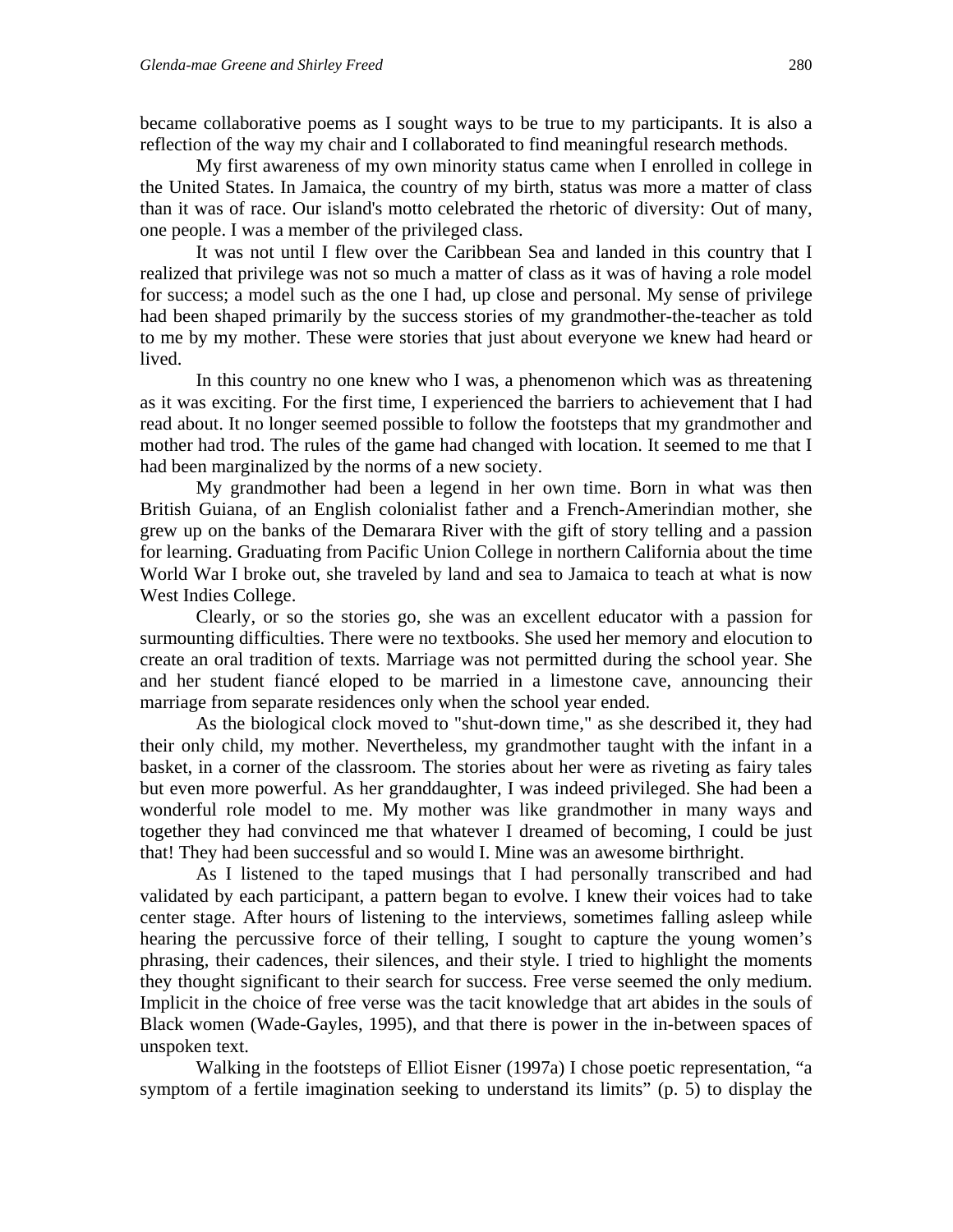study's findings. Laurel Richardson (1994) appeals to social science researchers: "Experiment with transforming an in-depth interview into a poetic representation. Try using only the words, breath points, pauses, syntax and diction of the speaker" (p. 526). While entering the field in a path Richardson cleared, I developed poems for each of the three women in my study.

The synthesis of Jade's (pseudonym) stories, the essence of her persona, and her definition of success development are mediated through the poem below. It became a collaborative effort. After writing her poem, it only seemed right to send it to her for feedback. When she mailed the poem back to me with her revisions, she complained: "It sounded frilly and a little disjointed. It needed that Maya Angelou's 'guts' to it."

In response to her feedback, I reviewed the poem. Her critique highlighted a dialogic tension between the text in mystory (Denzin, 1997) and herstory. I sought my journal and thought with my pen.

There is indeed more "guts" to her poem revision than I had shown. I had muted the quiet strength of the little immigrant girl who rejected her aunt's mittens almost two decades ago. . .Or the petite graduate who spent a year of service in an African country while the warring drums were beginning to beat. Or the June bride who refused to bow to tradition and moved down the aisle on her mother's arm. Yes, the courage that I saw and heard is indeed her strength.

The relative brevity of the free-verse genre allows for quick and cogent revision by the written about. The mother-line theme, down to the futuristic final stanza, is illuminated in her developmental sequencing of the verses. As Jade answers a question, reflecting on the years which led to the development of her unique brand of success, her poem is born. Her revisions, made as soon as the work was mailed to her, expanded the narrative. They are noted in italics.

#### **When I Look in the Mirror**

I see

*the faces of three women* my grandmother, my mother, *and myself*, I am the product of their struggles and sacrifices. *They are a part of me*.

> *I see a child uprooted from her Motherland striving to adjust to a new country, climate, and culture*, but I can get bubble gum.

I feel my *adolescent* backbone the big stick of my character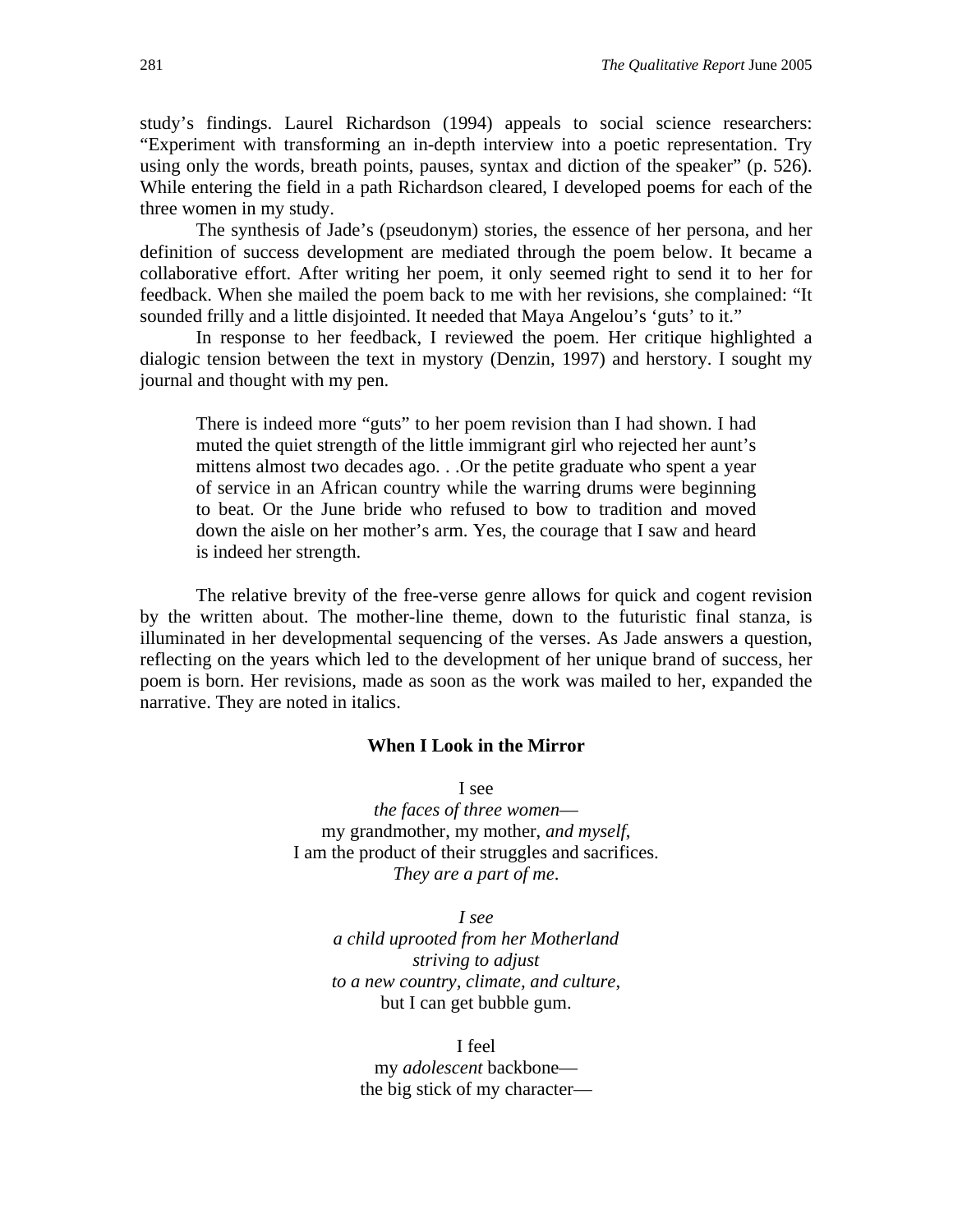*growing stronger.* 

I ponder the words of my grandmother, When yuh see rain on yuh neigba 'tep, p'epare yuh owna 'ouse.

I hear the lessons my mother ingrained in me. *Get your education. Be faithful to God.*

*I see a woman of color in quiet defiance of the establishment,*  an ethnic rainbow reaching back to anchor herself in her heritage. *I will not let you put me in one box*. I know who I am. I know where I am going.

*When my daughter looks in the mirror, she will see the faces of four strong women. She will know who she is and where she came from*.

And the legacy lingers.

Corrine Glesne (1997) reminds us that although poetic transcription only moves in the direction of poetry, it gives pleasure and truth. Jade's poem reflects that truth. Her persona and her success development are mediated through the poem. We see her mother's role in her success. The poem reflects her characteristic style; omissions, avoidance of troubling issues, and awareness of invisible audiences. The poem, which she revised immediately as the italics indicate, now hangs on the walls of two homes; hers and the home of her mother.

#### **Ring of Truth**

The poems had a ring of truth. I (Shirley) was comfortable with that, but would the committee accept Glenda-mae's work? Qualitative research was still quite new in my institution. Art-based forms of representation, like poems, had never been used in a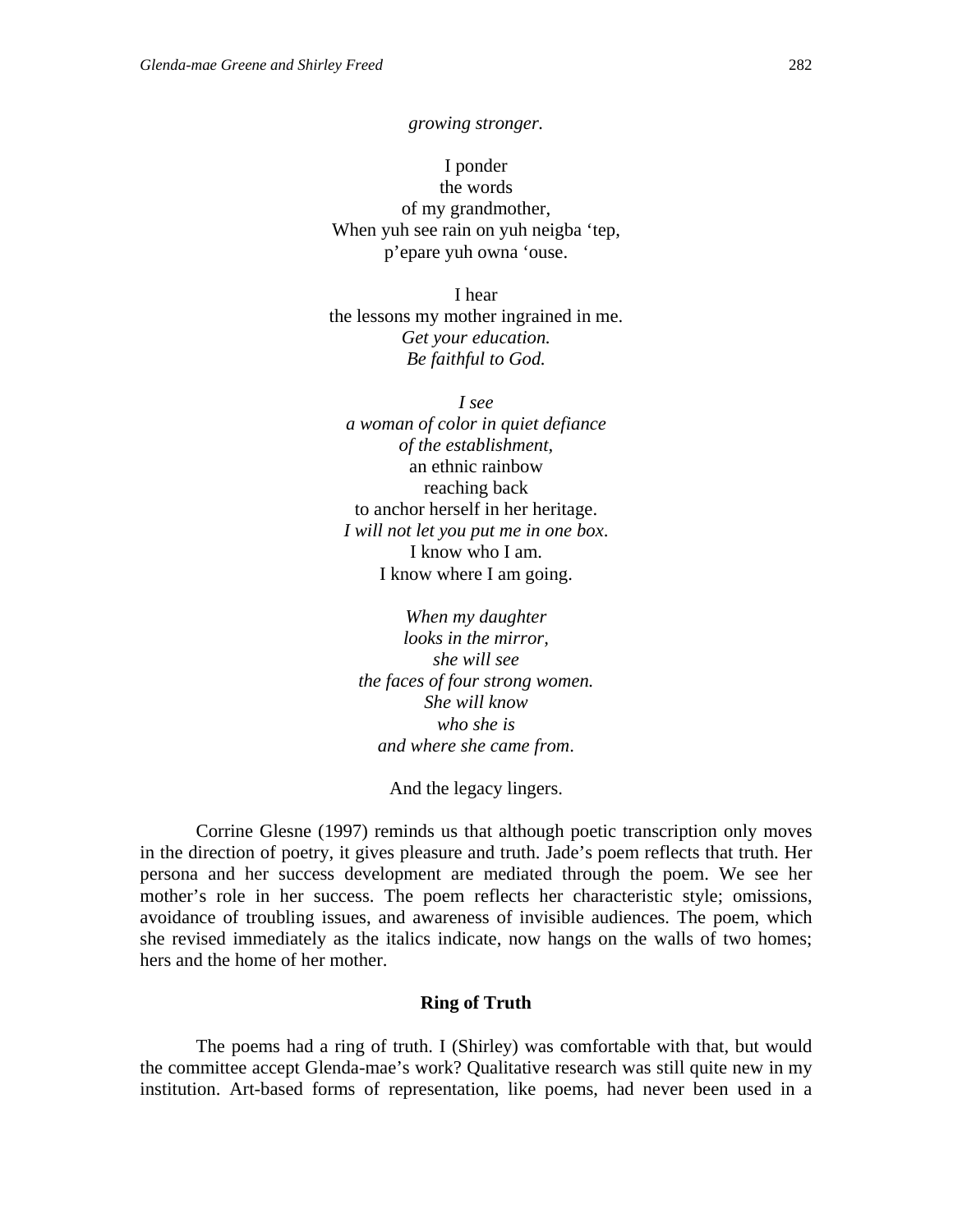previous dissertation at Andrews University. "You said the poems came from listening to the taped interviews and sometimes falling asleep—I don't think it's going to fly!" I said. "Where did the mother theme come from? How can we show the committee that it is a theme?" So, Glenda-mae organized her data in a table format (Table 1). She even found a reference (Miles & Huberman, 1984), making a strong case for creating data displays to help analyze the data.

| <b>THEME</b>        | <b>JADE</b>                                 | <b>EBONI</b>                         | <b>SILVER</b>                               |
|---------------------|---------------------------------------------|--------------------------------------|---------------------------------------------|
| Mother as nurturer  | When I was small, it<br>was just the two of | After the beatings,<br>my face tear- | I always came back<br>to the solid touch of |
|                     | us. We did                                  | stained, she packed                  | her up-stretched                            |
|                     | everything together.                        | my breakfast and we                  | palms.                                      |
|                     |                                             | took the bus.                        |                                             |
| Mother to the       | I didn't want to live                       | You're better off                    | All of a sudden                             |
| rescue              | in the residence hall.                      | going to the school                  | my mother was                               |
|                     | So she moved our                            | at church. There are                 | there. She had my                           |
|                     | house to the                                | other Black children                 | gym clothes.                                |
|                     | university town.                            | going there.                         |                                             |
| Mother as teacher   | She is an example to                        | She teaches me to                    | Always remember,                            |
|                     | me that I could do                          | cook-the West                        | it's not just you that                      |
|                     | whatever I set my                           | Indian dishes.                       | people are seeing;                          |
|                     | mind to do.                                 |                                      | it's everybody that                         |
|                     |                                             |                                      | is Black.                                   |
| Mother as           | She's always                                | Look in the mirror,                  | I don't want you to                         |
| motivator           | pushing me to do                            | see how ugly you                     | ever work like I did.                       |
|                     | good in school- Get<br>A's.                 | are.                                 |                                             |
| Mother as therapist | Wen yuh han'in de                           |                                      | He won't be                                 |
|                     | tiga mout', rub he                          |                                      | marching down the                           |
|                     | head.                                       |                                      | aisle. You will.                            |
| Mother as mirror    | I am my mother's                            | Becoming like my                     | We're becoming                              |
| image               | daughter.                                   | mother is my                         | just like them.                             |
|                     |                                             | greatest fear.                       |                                             |
| Gilding the pink    | [By omission or                             | I covered up what                    | In my family, when                          |
| hibiscus            | implicit                                    | she really was like.                 | you do something,                           |
|                     | comparison]                                 | My mother has a                      | you pay the                                 |
|                     |                                             | hard time                            | consequences to the                         |
|                     |                                             | controlling her                      | fullest. You don't                          |
|                     |                                             | awful temper.                        | get any special                             |
|                     |                                             |                                      | treatment.                                  |

Table 1

Theme Chart – The Awesome Mother

As I look back at the table and others like it they look "boxed in" – in stark contrast to the flow of the rest of Glenda-mae's dissertation, but it would fly: I was sure of that! But why a table? How does a table help? If knowledge claims are derived from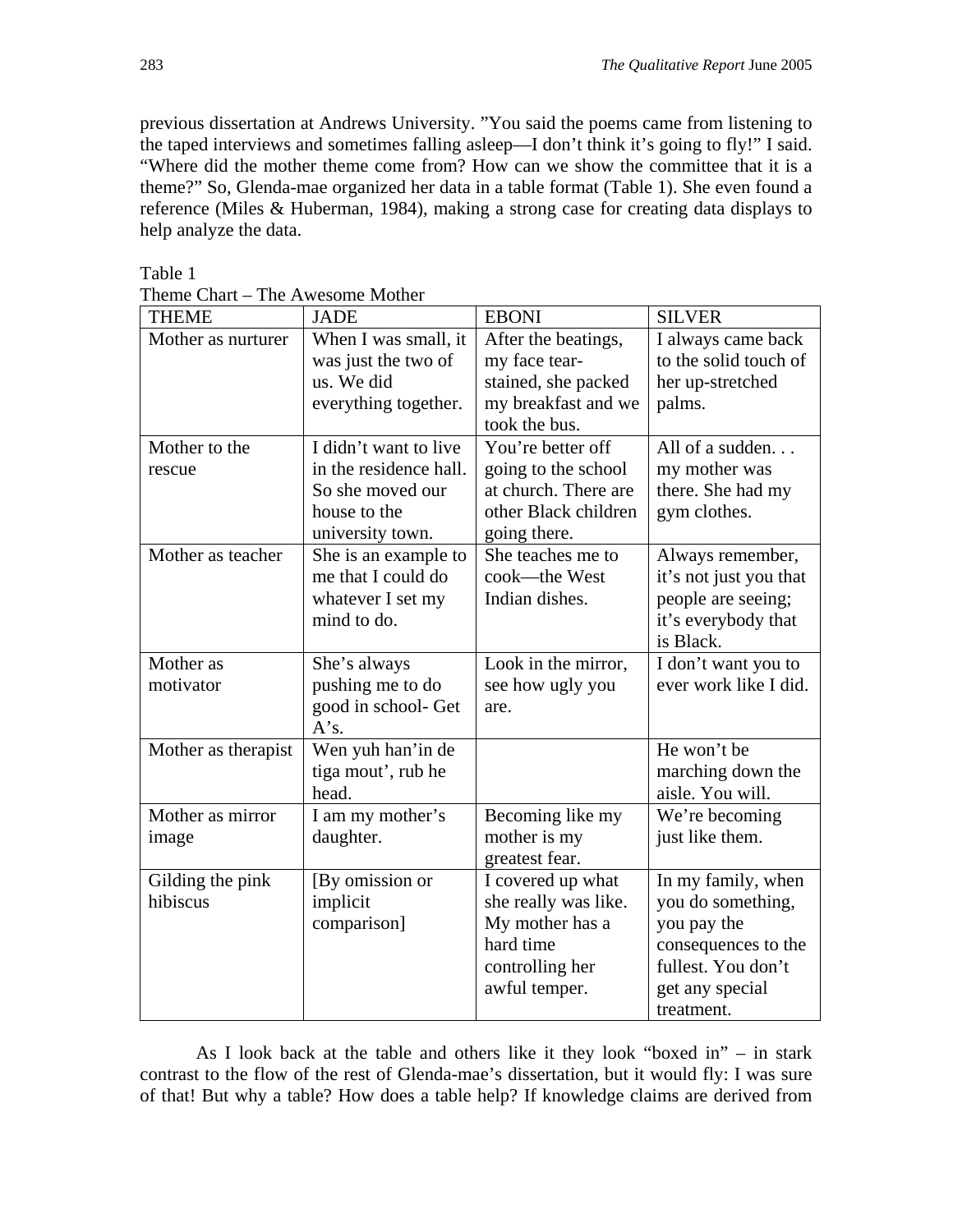assumptions of objectivity, the table somehow makes the "mother theme" less subjective. The table portrays the "voices" of the three women. It provides a way to "show" the strength of the "mother theme."

I knew the dissertation defense questions well. "Where did the "mother theme" come from? Would another researcher find the same theme? How strong is the theme?" The positivist (postpositivist) paradigm is pervasive in western culture. It was pervasive in my institution. Science had taught us to value objectivity. The table and others like it objectified the data and acted as a bridge connecting different philosophical assumptions. Any reader could see the "mother theme" portrayed in the table yet it was less subjective than a poem. The committee appreciated the data displays and Glenda-mae and I felt a deep sense of satisfaction that we were able to improvise and to satisfy the committee without giving up the poems.

During the dissertation process, I began to think differently about validity. I had learned to trust the qualitative methods of member checking, triangulation and/or peer review as ways to demonstrate validity, but Glenda-mae taught me to see issues of validity on a continuum. At one end of the continuum are techniques "to do" while at the other end of the continuum are relationships "to be." The idea that our research is valid depending on sampling procedures, use of valid instruments, and an objective stance comes from the positivist paradigm. We internalize the idea that there is something we need to "do" to make our research valid. We often do not think about "who" we are as researchers and how our attitudes and dispositions influence our research. Because we bring our own cultural experiences to our research agendas and because we do our research in institutions with their own unique research stories, we will always be seeking to find our place on this validity continuum. Glenda-mae's ten-year hiatus represents an internalized commitment to the relationship -- "being" end of the continuum. She couldn't move forward until she had confidence that she was being fair to her participants. Her study has validity because she was able to maintain a sense of shared humanity with her participants (Heshusius, 1994), their voices were celebrated (Lather, 1986) along with the cooperative approach (Heron, 1996), which reduced power differences. All of these represented ethical issues for her. Angen (2000) continues to open the door at the ethical/relational end of the validity continuum by stating:

The etymological root of valid is the Latin word *valere*, which means to be well, strong, powerful, or effective and to have worth or value. Thus, validity does not need to be about attaining positivist objective truth, it lies more in a subjective, human estimation of what it means to have done something well, having made an effort that is worthy of trust and written up convincingly. (p. 392)

My students and I are improvising to demonstrate to others that our findings are valid – not so much because of techniques we "do" but because of the relationships we establish and nurture. The problems associated with research are the same problems we face as we endeavor to live moral lives (Noddings, 1984). Moral issues are fundamentally about how we treat other human beings. How shall we "be" with the people we study? How shall dissertation advisors "be" with researchers? How will my attitudes affect the people I study? What will be the repercussions of my research activities? What is the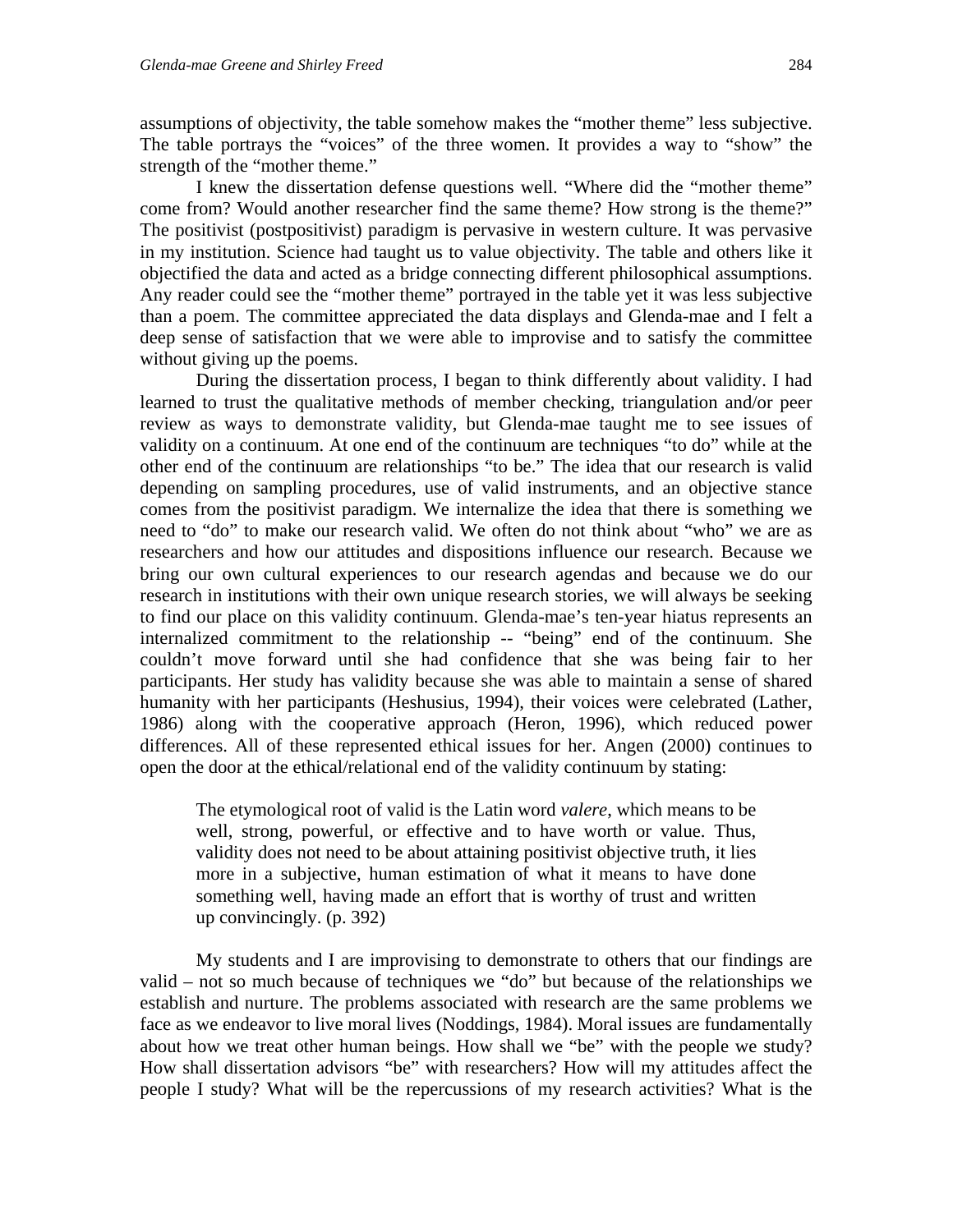"right" and "good" thing to do? (Schram, 2003) For Glenda-mae and me the "right" and "good" thing was connected to core values and ideas from our families; internalized ways of "being." These helped us move into collaborative relationships with one another and the research participants. Together we danced away from a postpositivist perspective toward a critical constructivist perspective. "The same negotiation, acceptance of ambiguity, and reliance on dialogue that are required in all our myriad daily interpretations of meaning are also required for the validation of research" (Angen, 2000, p. 392) Glenda-mae and I trusted each other to be in a dialogue about what was working and not working for our research project – her dissertation. I remembered my Dad's stories of creativity and collaboration and trusted them. I took a risk and learned with Glenda-mae.

#### **Collaborative Production of Meaning**

At the end of each interview, I (Glenda-mae) asked one final question: "What did the interview process do for you?" Their responses were slow and deliberate. Jade's words epitomized them: "It put breath into my thoughts." The interview process was a form of dialogue in which we (each participant and I) tried to come to grips with her truth in the context of mutual care and understanding. I construed Jade's words to mean that her experience had little value until it was connected to story. By telling a story about their lives, the women understood more clearly that their lives had structure since stories make explicit the meaning that is implicit in lived experience (Widdershoven, 1995).

As I listened to each woman's story, a curious series of processes evolved in my consciousness. I experienced the phenomenon that multicultural theorists describe as spontaneous identity (Axelson, 1993). I began to celebrate, perhaps flaunt, my hyphenated identity, Caribbean-Canadian. I understood my life more clearly because of the vividness with which the women had illuminated theirs. Atkinson's (1998) concluding statement made sense: "The more we share our own stories, the closer we become" (p. 76).

Nor did it seem that the years, which evolved as this study dragged on, were in vain. I needed to find a medium for my "puzzlement." Participatory forms of inquiry were not yet in vogue when I first started this quest for meaning. Nor were poems a possible way to write up results; to capture truths. I understand more clearly how my "position," my standpoint influenced my choice of research strategies. It is also clear to me now that I unconsciously had a critical perspective (Paul, 2005). I wanted to challenge the power relations in the school system that made my Caribbean students appear (un)successful. I also had a race and ethnicity perspective (Paul) through which I was committed to uncovering the ways my identity and those of my research friends had been shaped by our cultural interactions – especially those with our mothers. I mouthed the words of the poetic polylogue.

> In search of success, I lost my way 'til my mind saw my mother her little face lighted up my pilot heard her voice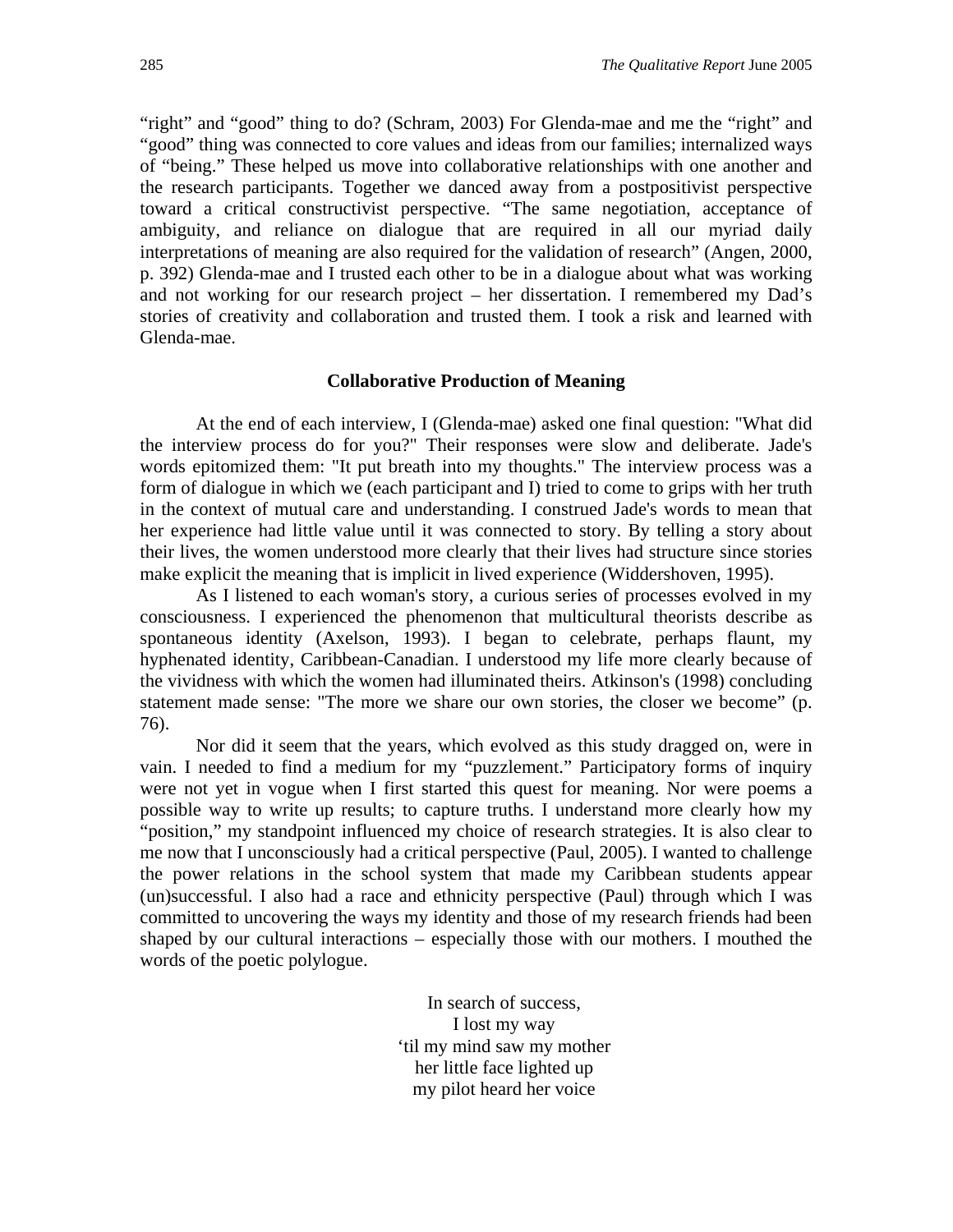as if from afar It's you marching down that aisle I kept going prodded by expectations mine, hers, theirs

> In search of success, I found my roots, I am my mother's daughter

I finally realized how closely that quest mirrored my own search for a medium to call my own. Eisner (1997b) described that phenomenon: "Through our imaginative participation in the worlds that we create we have a platform for seeing what might be called our 'actual worlds' more clearly" (p. 264). My world has changed. Finally, the fit is right. My researcher self has been found and I am delighted. I realize more deeply how my mother and grandmother shaped my path and although it took me almost 15 years to complete my research, I know it was their voices I had to listen to in order to maintain my identity and integrity.

#### **Conclusion**

As we (Glenda-mae and Shirley) reflect on the dissertation process, we are struck by the ease with which we experimented with different methods. We improvised with data collection methods, with forms of representation, and with notions of validity. In the final analysis we moved away from the positivist perspective toward a more critical, artsbased perspective. Together we let our creative minds construct new ways to be responsive to our research participants, including the dissertation committee. We pause as we realize the current expectation to "construct an intellectual orientation" (Schram, 2003) and understand multiple perspectives (Paul, 2005). We wonder whether we could have understood and identified our stance before the research process began. We needed to "be with" each other and the study participants to be able to improvise our way towards new perspectives. We have a strong sense that researchers "learn by doing," and that individual perspectives are constructed and reconstructed in environments where the research ethic gives the researcher choice and autonomy to find methods that make sense for her. We suggest that research is an improvisational activity where the researcher dances among a potpourri of methods, representations, and assumptions.

As constructivists we now facilitate research that gives ourselves and our colleagues freedom to experiment and be creative with multiple methods; to improvise as we move back and forth on the objective/subjective continuum and the doing/being continuum – having confidence we will discover the "right" approach for our research.

> It's worth the risk teaching and researching the desire to learn/create is innate improvising, collaborating We can't, we won't, we don't give up.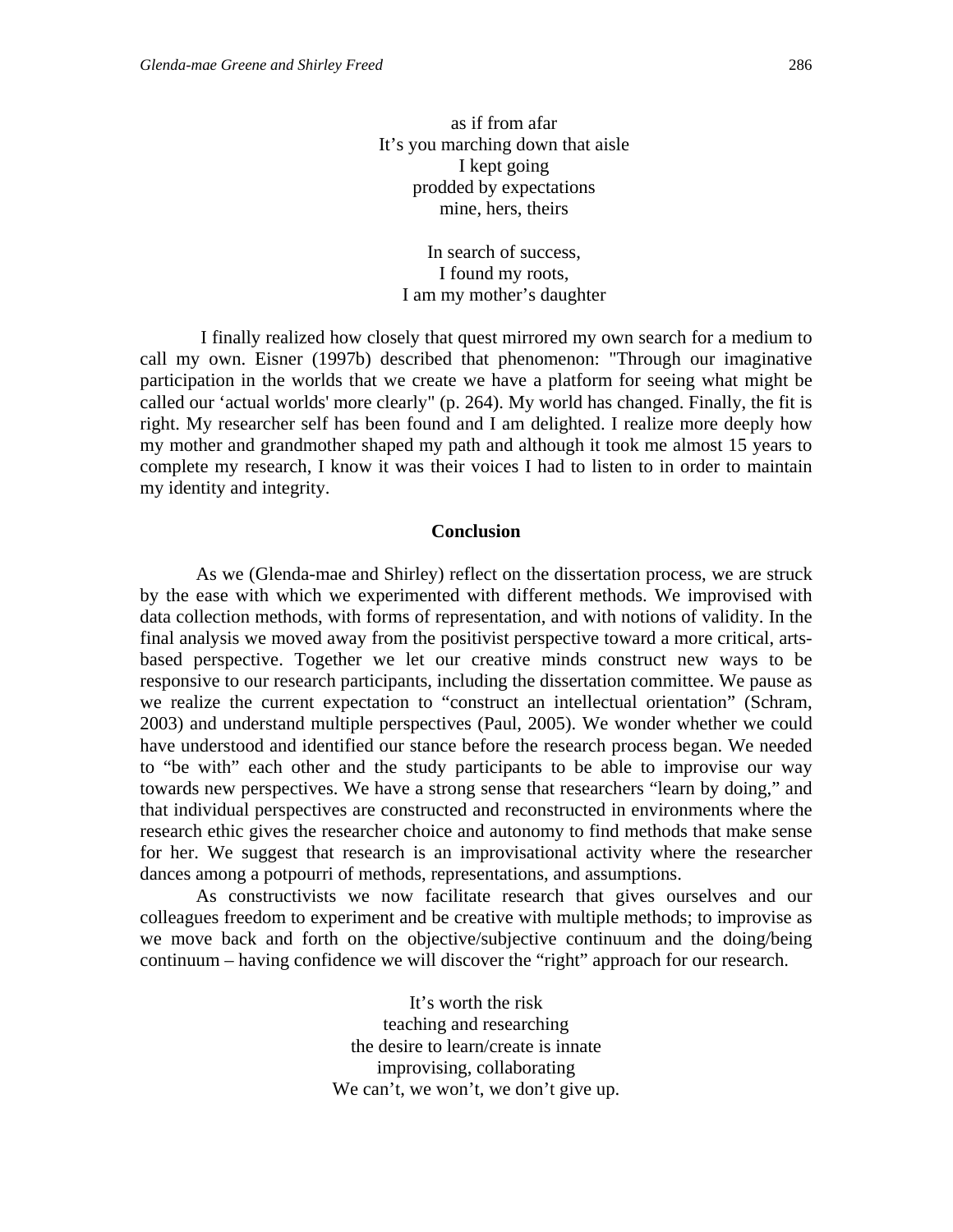#### **References**

- Angen, M. J. (2000). Evaluating interpretative inquiry: Reviewing the validity debate and opening the dialogue. *Qualitative Health Research, 10*(3), 378-398.
- Atkinson, P. (1998). *The life story interview.* Thousand Oaks, CA: Sage.
- Axelson, J. A. (1993). *Counseling and development in a multicultural society*. Pacific Grove, CA: Brooks/Cole.
- Clandinin, D. J., & Connelly, F. M. (2000). *Narrative inquiry: Experience and story in qualitative research*. San Francisco: Jossey-Bass.
- Cresswell, J. W. (2003). *Research design: Qualitative, quantitative, and mixed methods approaches.* Thousand Oaks, CA: Sage.
- Denzin, N. K. (1997). Performance texts. In W. G. Tierney & Y. S. Lincoln (Eds.), *Representation and the text: Re-framing the narrative voice* (pp. 179-217). New York: State University of New York Press.
- Eisner, E. W. (1997a). The promise and perils of alternative forms of data representation. *Educational Researcher, 26*(6), 4-10.
- Eisner, E. W. (1997b). The new frontier in qualitative research methodology. *Qualitative Inquiry, 3,* 259-273.
- Fine, M. (1994). Working the hyphens: Reinventing the self and others in qualitative research. In N. K. Denzin & Y. L. Lincoln (Eds.), *Handbook of qualitative research* (pp. 70-82). Thousand Oaks, CA: Sage.
- Glesne, C. (1997). That rare feeling: Re-presenting research through poetic transcription. *Qualitative Inquiry, 3*, 202-221.
- Heron, J. (1996). *Co-operative inquiry: Research into the human condition*. Thousand Oaks, CA: Sage.
- Heshusius, L. (1994). Freeing ourselves from objectivity: Managing subjectivity or turning toward a participatory mode of consciousness. *Educational Researcher*, *23*(3), 15-22.
- Hollway, W., & Jefferson, T. (1997). Eliciting narrative through the in-depth interview. *Qualitative Inquiry, 3*, 53-70.
- Lather, P. A. (1986). Issues of validity in openly ideological research: Between a rock and a soft place. *Interchange, 17*, 63-84.
- Miles, M., & Huberman, A. M. (1994). *Qualitative data analysis*. Thousand Oaks, CA: Sage.
- Noddings, N. (1984). *Caring: A feminine approach to ethics and moral education*. Berkeley: University of California Press.
- Paul, J. (2005). *Introduction to the philosophies of research and criticism in education and the social sciences.* Columbus, OH: Pearson.
- Richardson, L. (1993). Poetics, dramatics, and transgressive validity: The case of the skipped line. *Sociological Quarterly, 34*, 695-710
- Richardson, L. (1994). Writing: A method of inquiry. In N. K. Denzin & Y. S. Lincoln (Eds.), *Handbook of qualitative research* (pp. 516-529). Thousand Oaks, CA: Sage.
- Schram, T. (2003). *Conceptualizing qualitative inquiry: Mindwork for fieldwork in education and the social sciences.* Columbus, OH: Merrill.
- Stake, R. E. (1995). *The art of case study research*. Thousand Oaks, CA: Sage.